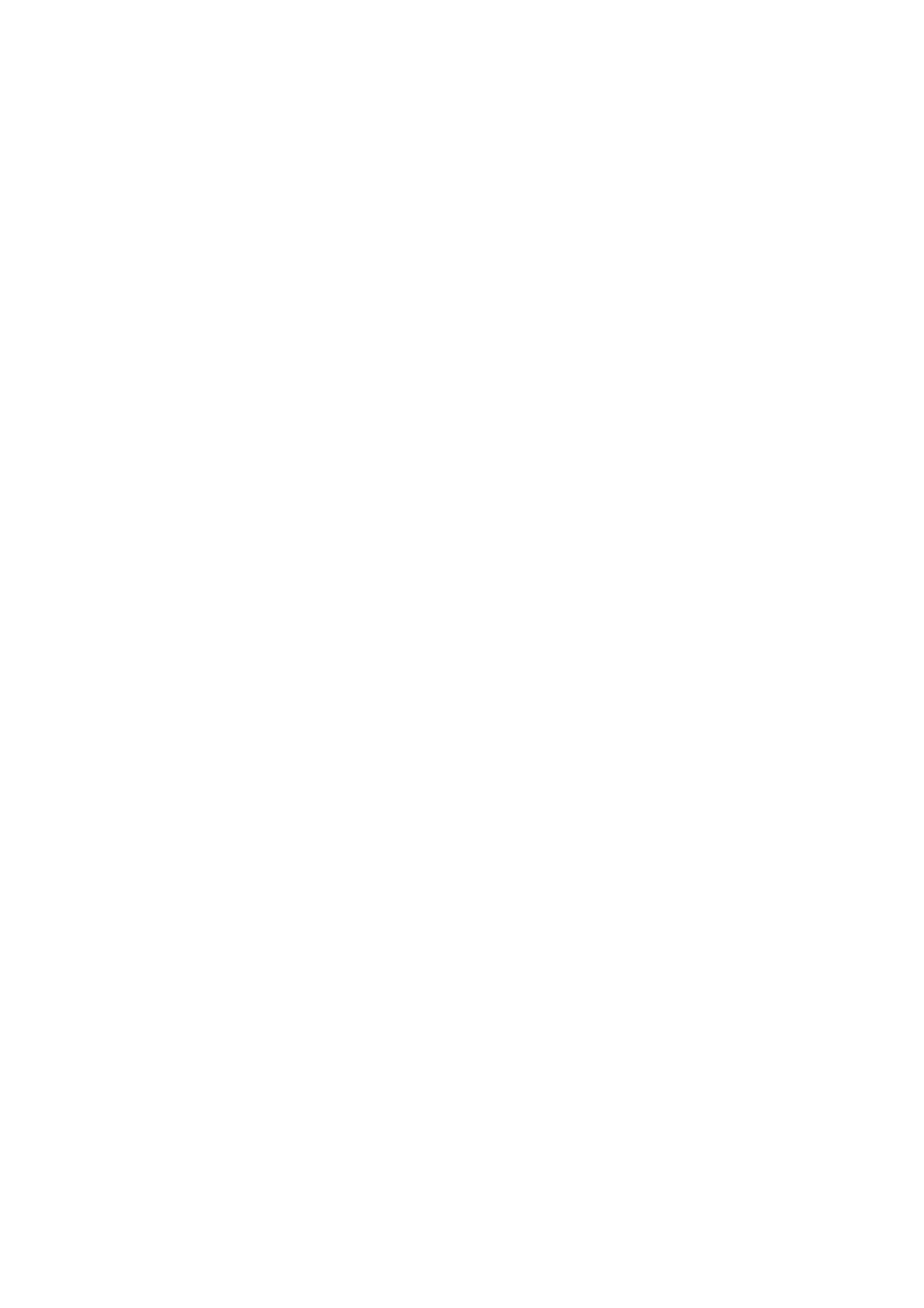| .04 | WELCOME                 |
|-----|-------------------------|
| .05 | <b>BAR SNACKS</b>       |
| .05 | WINE PAIRINGS           |
| .06 | BEER / CIDER            |
| .07 | COCKTAILS               |
| .08 | BY THE GLASS            |
| .09 | SPARKLING WINE          |
| .10 | WHITE WINE              |
| .12 | ROSE WINE               |
| .13 | RED WINE                |
| .15 | SWEET / BRANDY / SHERRY |
| .16 | MONSTER'S RESERVE LIST  |
| .17 | NON - ALCOHOLIC         |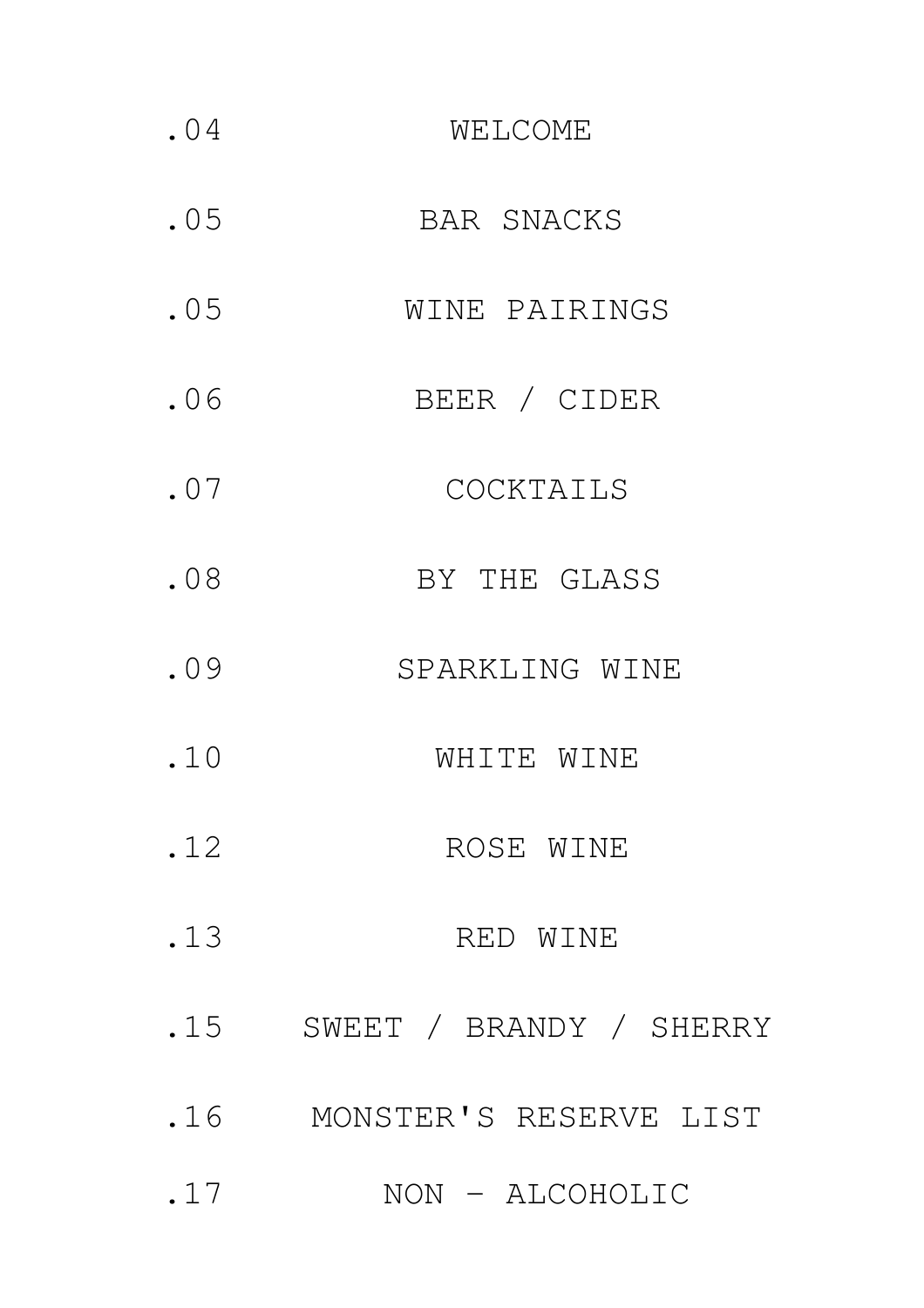# WELCOME MONSTER IS A HERBIVORE.

MONSTER KITCHEN AND BAR RECOGNISES THE IMPORTANCE OF SUSTANABILITY. OUR JOURNEY CONTINUES, TO CHAMPION VEGETARIAN CUSINE AND CELEBRATE OUR LOVE OF ALL THINGS VEG. CALLING ON ALL THE TALENT, SKILLS AND EXPERIENCE OF OUR CULINARY AND SERVICE TEAMS, WE HAVE TURNED THE INNOCENT VEG INTO THE LIFE OF THE PARTY.

ALSO ON OFFER IS AN ECLETIC RANGE OF COCKTAILS, WINES AND SPIRITS. BE ADVENTUROUS AND DO SOMETHING DIFFERENT, FABULOUS, UNCONVENTIONAL AND NEVER BORING.

THAT'S HOW WE ROLL.



M O N S T E R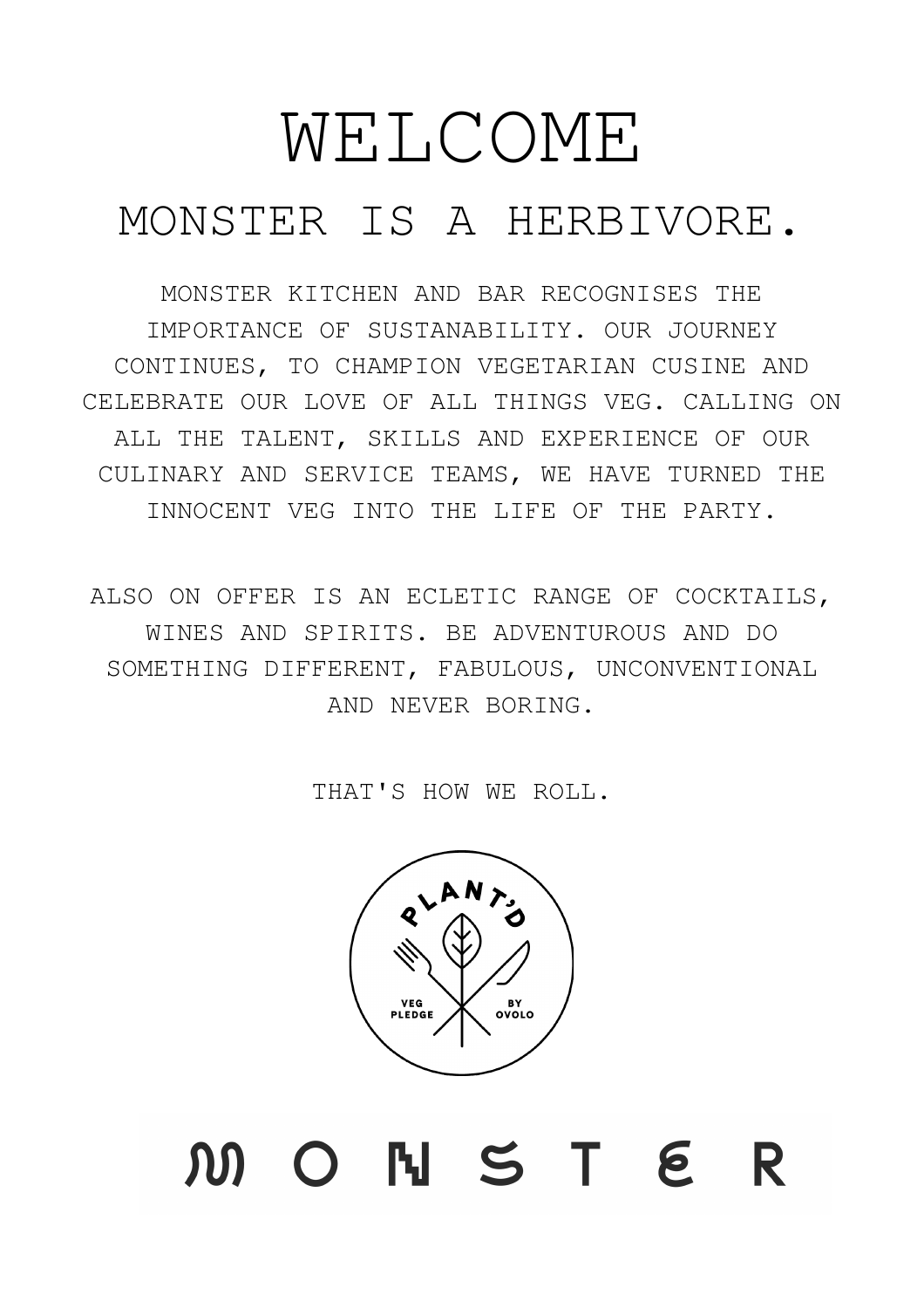# M O N S T E R

### BAR SNACKS

12PM - 10PM EVERYDAY

EDAMAME (VG/GF/NF) MOUNT ZERO MIXED OLIVES (VG/GF) CHAR-GRILLED PADRON PEPPERS - Labneh, Parsely Oil (GF/NF) MONSTER CHIPS - Truffle Ponzu Kewpie (VGO/NF) MANCHEGO CHEESE & CORN CROQUETTES - Brown Sauce (NF) MUSHROOM & SAGE FLATBREAD - Truffle Paste, Burrata, Onions (NF) BURRATA - Pistachio Pesto, Basil, Confit Almonds, Preserved Lemon, Sourdough Crisp PATATAS BRAVAS - Fried Potatoes, Aioli, Tomato, Fermented Chili (VG/GF/NF) THREE CHEESE SELECTION -Quince & Muscatel, Honeycomb, Lavosh, Oat Cookies (GFO) 11 8 16 12 14 16 24 24 18 ROSEMARY BRIOCHE - Truffle Butter, Smoked Sea Salt (NF) 32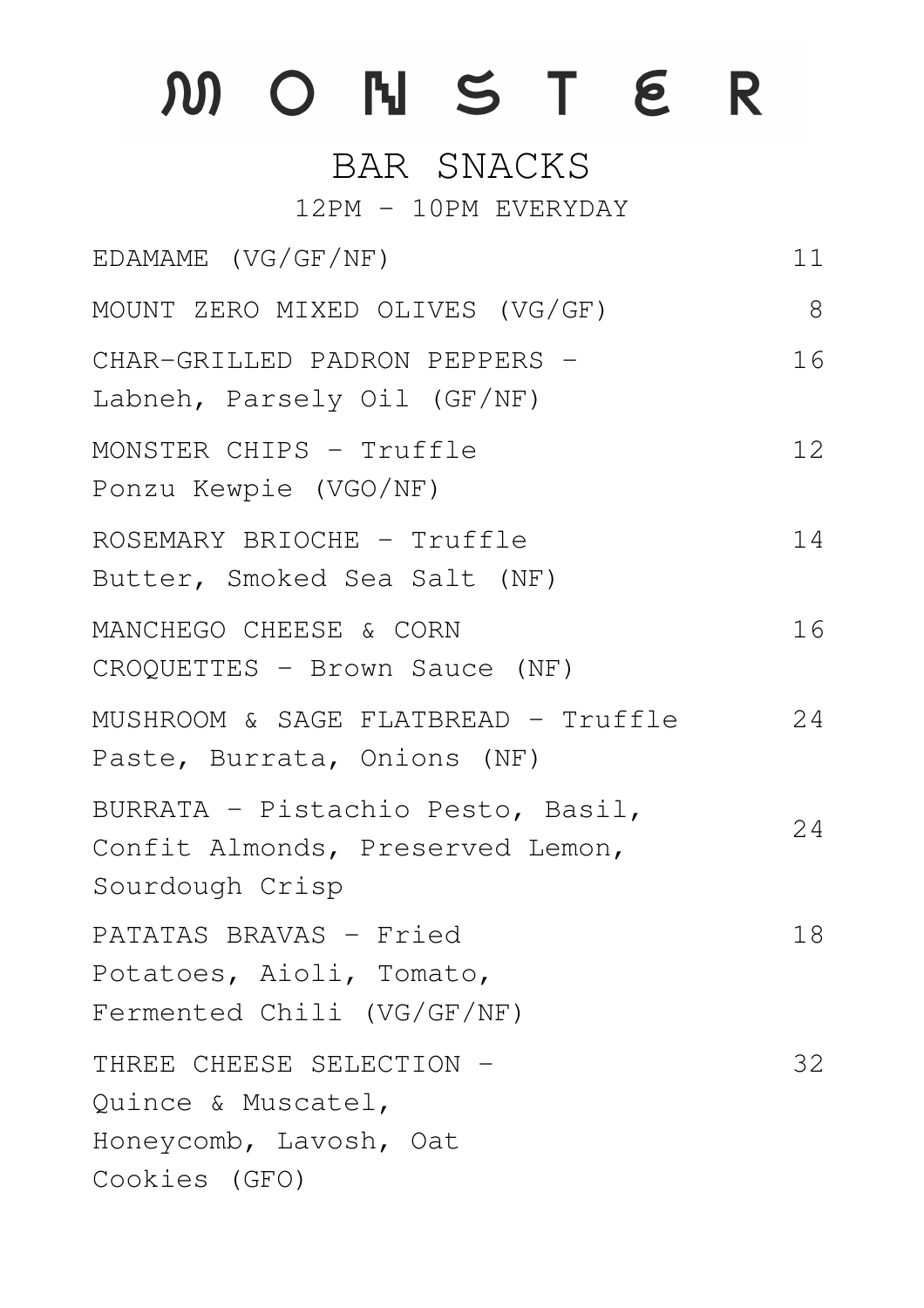# BEER / CIDER

### BEER TINNED AND BOTTLED

| CAPITAL BREWING COAST ALE   | 4.3%           | 11                |
|-----------------------------|----------------|-------------------|
| KOSZIUSKO PALE ALE          | 4.5%           | 10                |
| STONE AND WOOD PACIFIC ALE  | 4.5%           | 11                |
| BALTER XPA                  | 5 <sup>°</sup> | 13                |
| SAPPORO LAGER               | 5 <sup>°</sup> | $12 \overline{ }$ |
| WILD POLLY PALE ALE         | 4.5%           | 11                |
| COOPERS PREMIUM LIGHT LAGER | 2.9%           | 8                 |

### BEER ON TAP

| ORION DRY LAGER JPN    | 12 |
|------------------------|----|
| MENABREA AMBER ALE ITA | 13 |
| ASAHI BLACK LAGER JPN  | 14 |

### CIDER

|              | ALPINE CIDER SWEET | 4.5%           | 12  |
|--------------|--------------------|----------------|-----|
|              | ALPINE CIDER DRY   | 5.9%           | 12. |
| PAGAN CHERRY |                    | 8 <sup>o</sup> | 14  |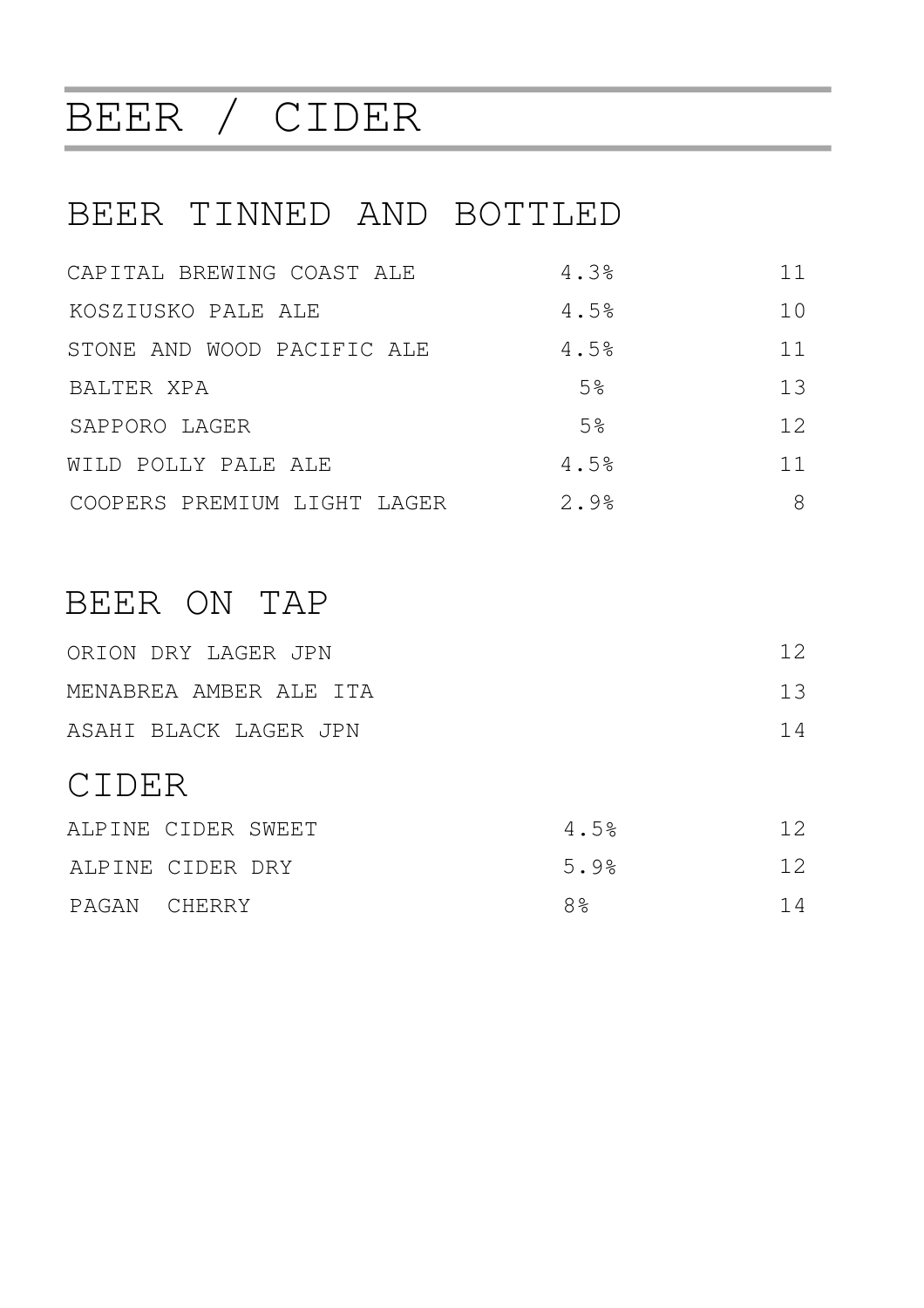# COCKTAILS

#### SIGNATURE WINTER 2022

- 1969 KETEL ONE, GRAPEFRUIT, LEMON, ELDERFLOWER, ANISE, BASIL, PIMENTO 21
- CADILLAC LARIOS GIN,FRESH PEAR, VANILLA BEAN, FINO SHERRY, LIME, MINT, POMEGRANATE, SPARKLING BLANC DE BLANC, BITTERS 20
- DOWN IN MEXICO ESPOLON BLANCO TEQUILA,COCONUT WATER, LIME, APEROL, AGAVE, CUCMBER, KAFFIR 22
- SMOKE STACK WILD TURKEY RYE, FRESH MANDARIN, LEMON, FRENCH HERBAL LIQUEUR, GENTIAN, HONEY, RASPBERRY, CARDAMON 22
- WILDFIRE LARIOS GIN, FRESH PINEAPPLE, HONEY, COFFEE LIQUER, CAMPARI, LIME, TOGARASHI CHILLI, NUTMEG, ANISE  $20$
- WAYWARD MILE COCONUT FATWASHED PAMPERO, ESPECIAL, BULLIET RYE, SWEET VERMOUTH, PIMENTO, BITTERS 20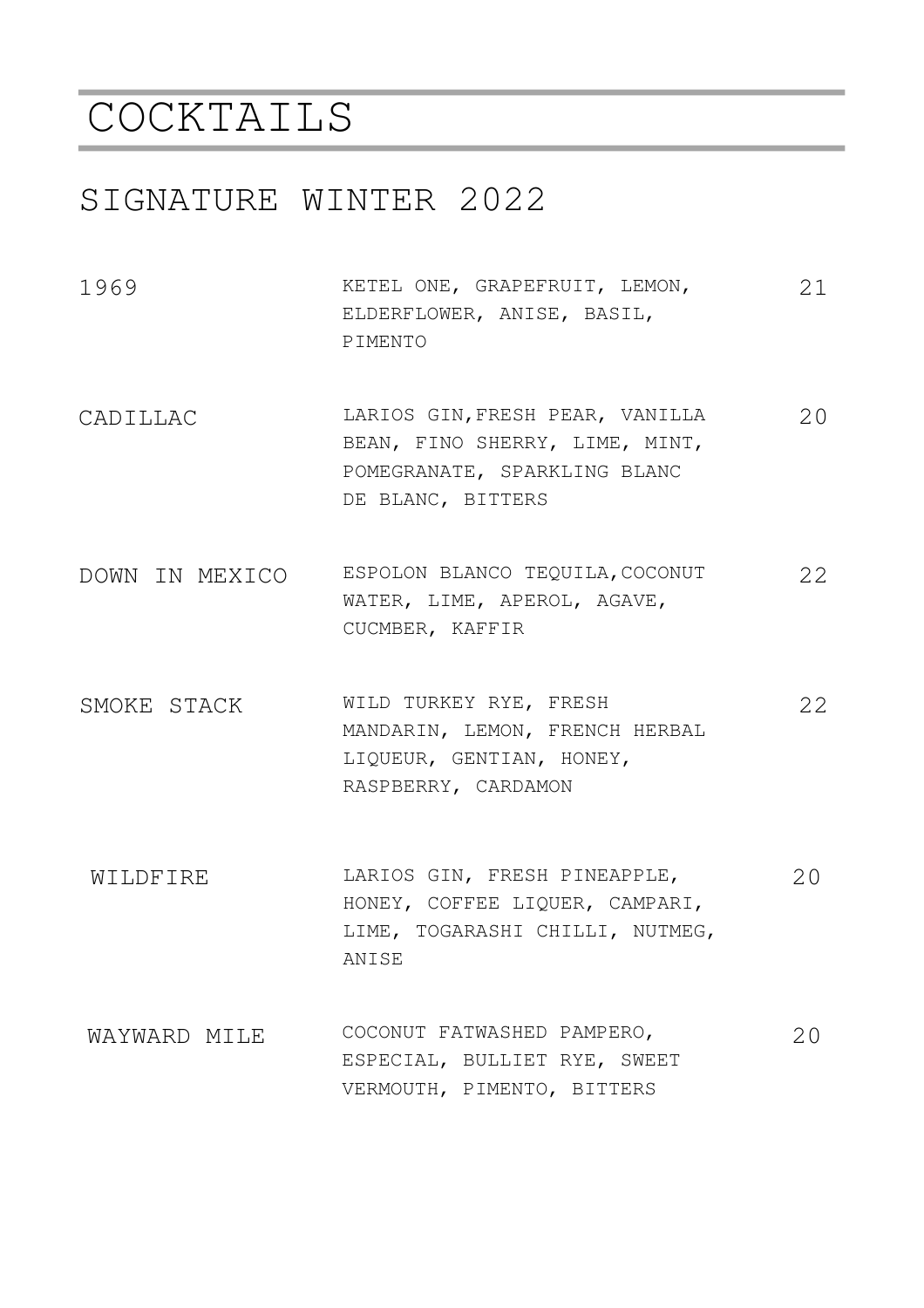# COCKTAILS

### TWISTED CLASSICS WINTER 2022

- PENICILLIN JOHNNIE WALKER, LAPHROAIG, BENEDICTINE, CARROT, GINGER, MARMALADE, HONEY, LEMON, CARDAMON 21
- THREE DOTS AND A DASH 22 PAMPERO ESPECIAL RUM, WHITE CACAO, ORANGE, LEMON, HONEY, FALERNUM, BITTERS
- LONDON CALLING TANQUERARY GIN, FINO SHERRY, LEMON, APRICOT, KUMQUAT, BITTERS 20
- WINTER NY SOUR BULLEIT RYE, FRENCH HERBAL LIQUEUR, PIMENTO, LEMON, VANILLA BEAN, EGG WHITES, TEMPRANILLO 22
- ARTICHOKE HOLD CYNAR, RON ZACAPA 23, PEAR, LEMON, VANNILLA BEAN 20
- CLOVER CLUB LARIOS GIN, PASSIONFRUIT, APEROL, GINGER, LEMON, EGG WHITES  $2.0$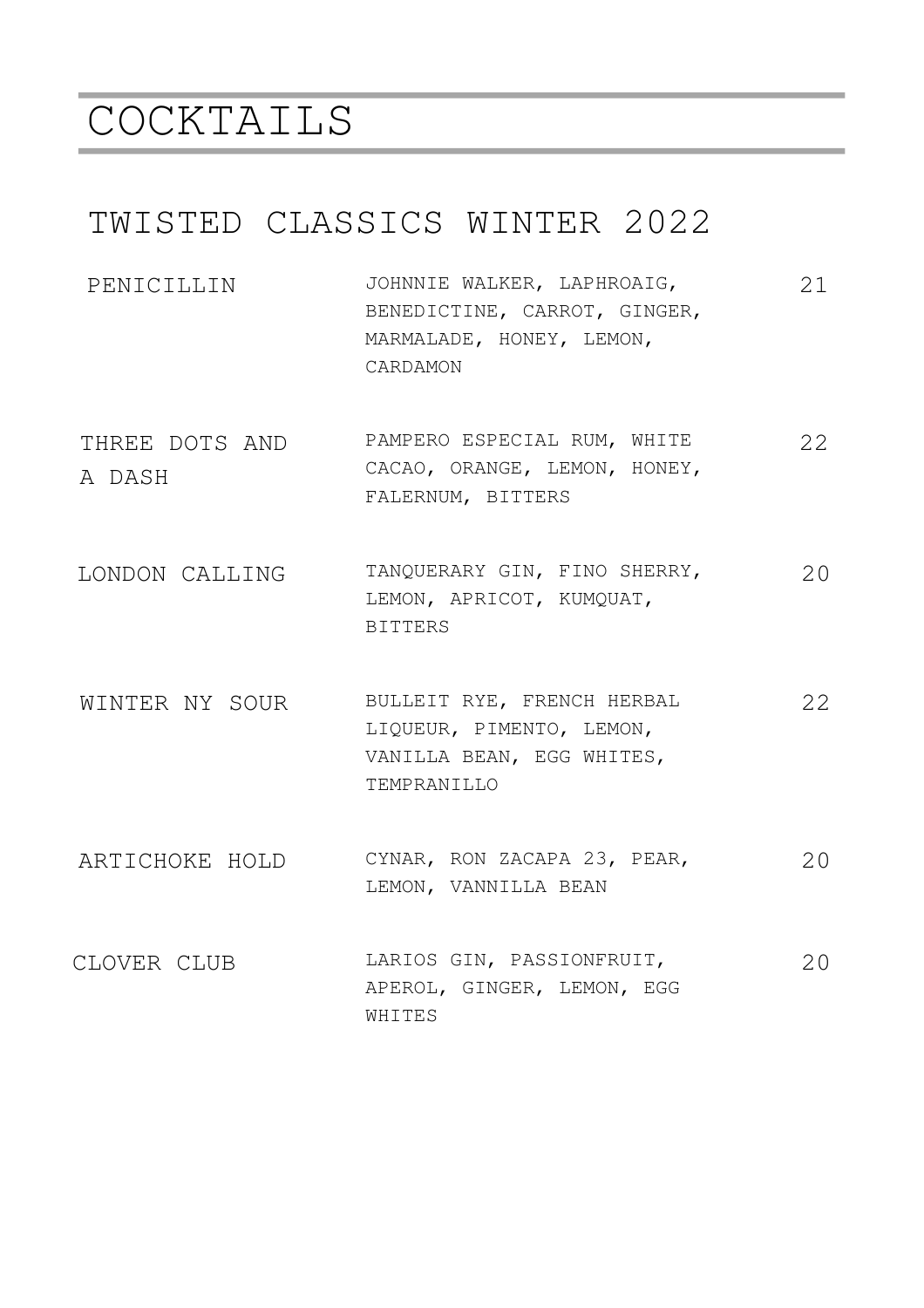# COCKTAILS

### LOW ABV / NON ALC\* WINTER 2022

| HIGH-FLYER | JASMINE INFUSED ROKU GIN,     | 16 |
|------------|-------------------------------|----|
|            | VERJUS, DRY VERMOUTH,         |    |
|            | MARASCHINO, VIOLET, LAVENDER, |    |
|            | LEMON, APPLE                  |    |

- CASTLE DOUGLAS SUNRISE APEROL, RHUBARB, GRAPEFRUIT, LEMON, AGAVE, JALAPENO, EGG WHITES, SPARKLING WATER 16
- PALOMINO\* NON ALCOHOLIC VERMOUTH, FRESH PINEAPPLE, AGAVE, PEAR, NUTMEG, TONIC WATER 14
- CORRADO& SEEDLIP SPICE 94, CARROT JUICE, GINGER, AGAVE, LIME 14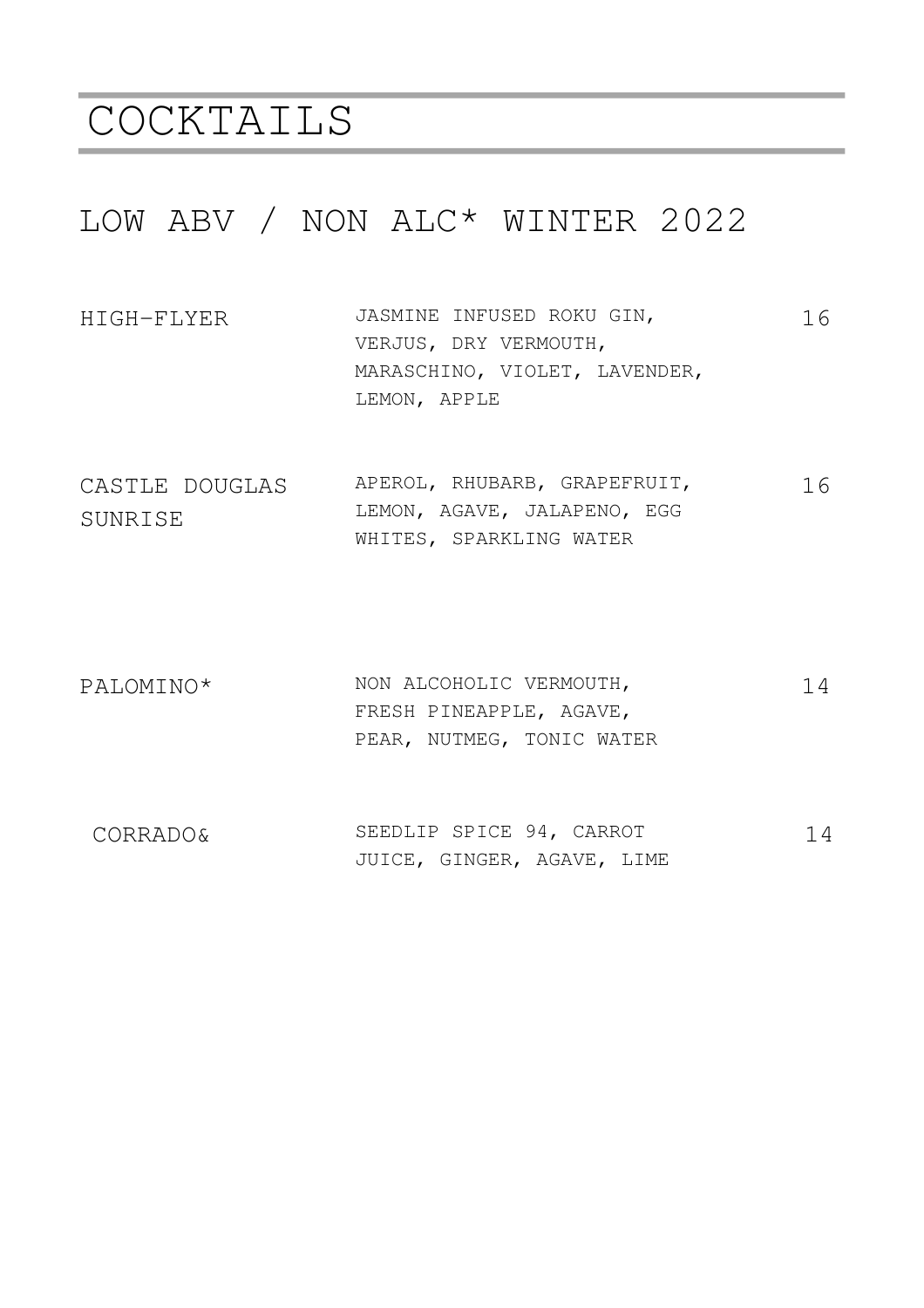# BY THE GLASS

### CHAMPAGNE AND SPARKLING

| NV TATTINGER PRESTIGE CUVEE - REIMS, FRN          | 27 |
|---------------------------------------------------|----|
| NV ANDRE DELMORE BLANC DE BLANC BRUT - VIN DE FRN | 16 |
| NV DEVIATION ROAD ALTAIR BRUT ROSE - ADEL, SA     | 18 |

#### WHITE

| 2021 BOURKE STREET SAUVIGNON BLANC - CANBERRA, ACT           | 16 |
|--------------------------------------------------------------|----|
| 2021 MOUNT MAJURA RIESLING - CANBERRA, ACT                   | 17 |
| 2021 USHER TINKLER DEATH BY SEMILLON - HUNTER VALLEY, NSW 16 |    |
| 2021 MAUDE PINOT GRIS -- OTAGA, NZ                           | 17 |
| 2021 COLLECTOR 'TIGER TIGER' CHARDONNAY - COLLECTOR, NSW 21  |    |

### ROSE

| 2021 NICK SPENCER ROSE - HIILLTOPS, NSW |  | 16 |
|-----------------------------------------|--|----|
| 2021 CRAGGY RANGE ROSE - HAWKES BAY, NZ |  | 18 |

### RED

| 2020 SPINIFEX GARCON - BAROSSA, SA                 | 18 |
|----------------------------------------------------|----|
| 2021 EDEN ROAD PINOT NOIR - TUMBARUMBA. NSW        | 16 |
| 2019 BABO CHIANTI - TUSCANY, ITA                   | 17 |
| 2019 COLLECTOR MARKED TREE SHIRAZ - COLLECTOR, NSW | 19 |
| 2019 CAPITAL WINES TEMPRANILLO - CANBERRA, ACT     | 19 |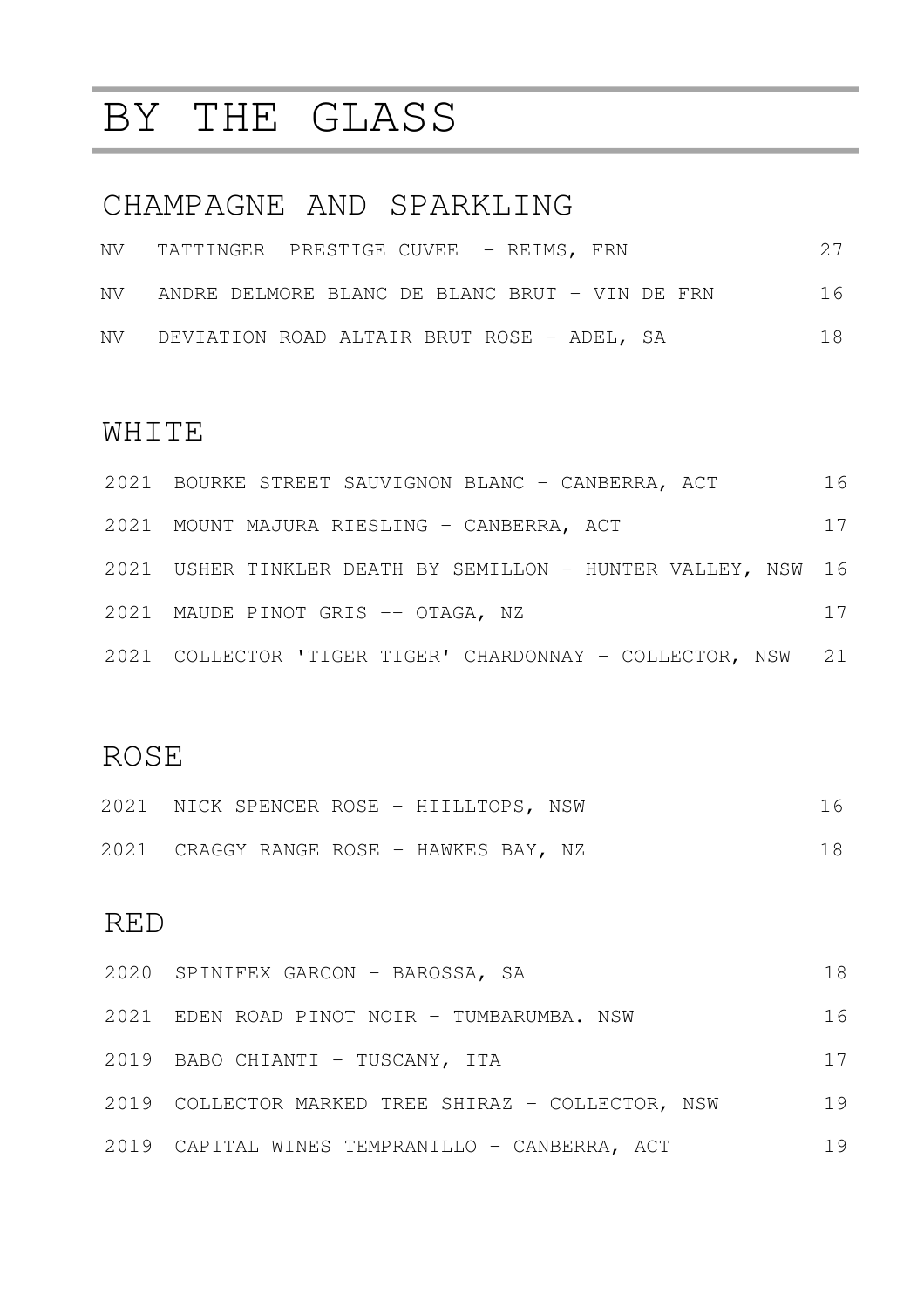# SPARKLING

|    | NV GALLAGHER DUET BRUT - MURRUMBATEMAN, NSW        | 73 |
|----|----------------------------------------------------|----|
| NV | GALLAGHER SPARKLING SHIRAZ - MURRUMBATEMAN, NSW    | 79 |
| NV | DEVIATION ROAD ALTAIR BRUT ROSE - ADEL, SA         | 75 |
|    | NV ANDRE DELMORE BLANC DE BLANC BRUT - VIN DE FRN  | 68 |
| NV | ATE SPARKLING BRUT - ADELAIDE, SA                  | 55 |
|    | NV LARK HILL BLANC DE BLANC - BUNGENDORE, NSW      | 87 |
|    | 2019 ANGELO BORTOLIN PROSECCO - VALDOBBIADENE, ITA | 88 |
|    | 2018 DESPINA QUATRICELLO EMILIA - MONTECCHIO, ITA  | 85 |
|    | 2019 GATTI PIERO MOSCATO - PIEDMONTE, ITA          | 86 |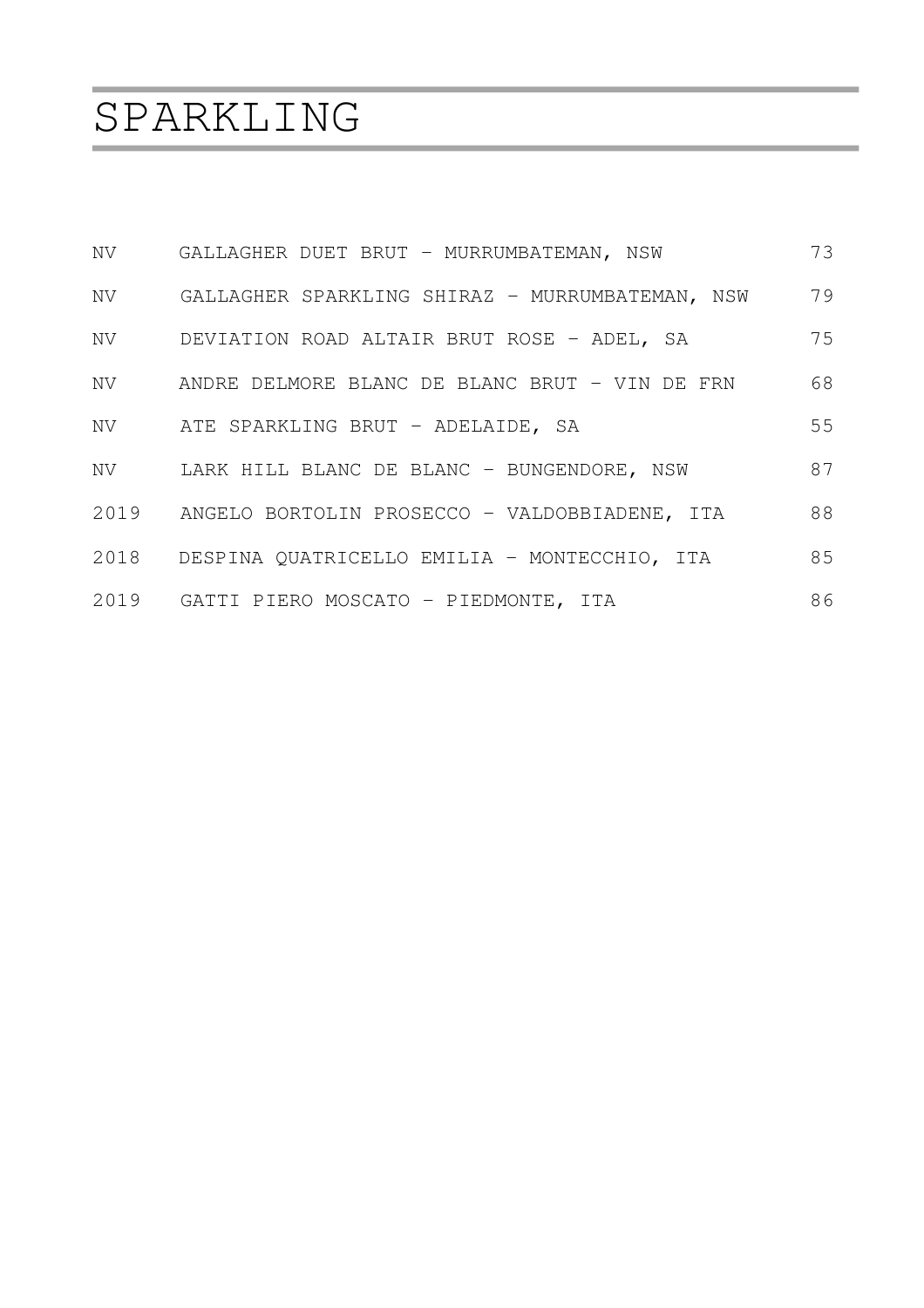# WHITE

### LOCAL / AUS

| 2021 BOURKE STREET SAUVIGNON BLANC - CANBERRA, ACT      | 64  |
|---------------------------------------------------------|-----|
| 2021 MOUNT MAJURA RIESLING - CANBERRA, ACT              | 78  |
| 2019 BREAM CREEK SCHONBURGER - MARION BAY, TAS          | 83  |
| 2020 GROSSET POLISH HILL RIESLING - CLARE VALLEY, SA    | 135 |
| 2020 SALOMON FLEURIEU - MCLAREN VALE, SA                | 68  |
| 2021 USHER DEATH BY SEMILLON - HUNTER VALLEY, NSW       | 71  |
| 2019 PEPPERTREE ALLUVIOUS SEMILLON - HUTER VALLEY, NSW  | 95  |
| 2021 ATE PINOT GRIGIO - ADELAIDE, SA                    | 55  |
| 2020 COLLECTOR 'TIGER TIGER' CHARDONNAY - CANBERRA, ACT | 90  |
| 2021 ROSS HILL PINNACLE CHARDONNAY - ORANGE, NSW        | 88  |
| 2018 PIERRO LTC - MARGARET RIVER, WA                    | 72  |
| 2013 MEEREA PARK SEMILLON - HUNTER VALLEY, NSW          | 116 |
| 2021 LARK HILL GRUNER VELTLINER - BUNGNEDORE, NSW       | 110 |
| 2016 CASTAGNA HARLEQUIN - BEECHWORTH, VIC               | 81  |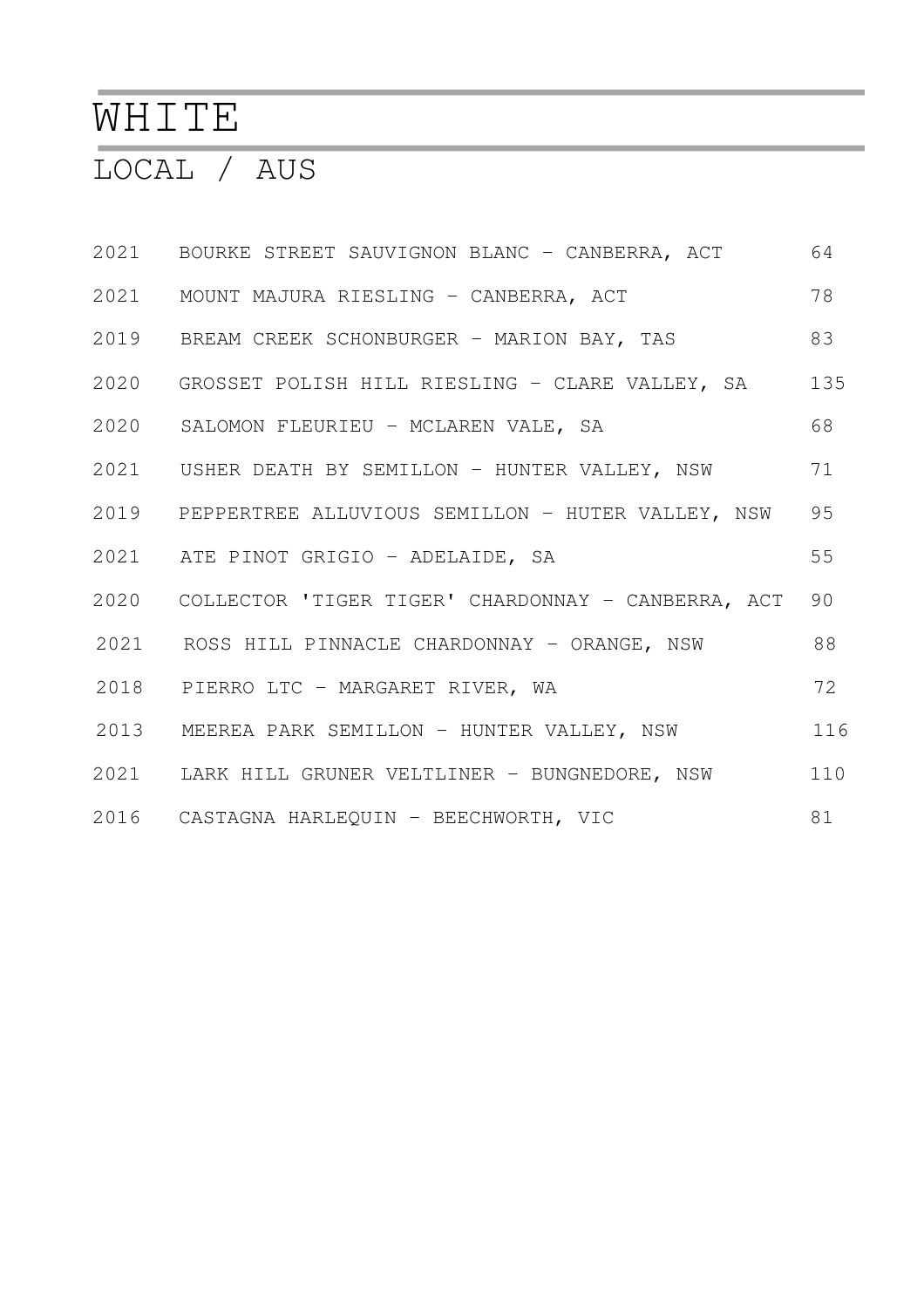# WHITE

### INTERNATIONAL

| 2019 GREYWACKE WILD SAUVIGNON BLANC - MARLBOROUGH, NZ      | 77  |
|------------------------------------------------------------|-----|
| 2017 DOMAINE VACHERON - SANCERRE, FRN                      | 125 |
| 2021 MAUDE PINOT GRIS - CENTRAL OTAGO, NZ                  | 64  |
| 2017 ARNDORTER STRASSER WEIBERGE - KAMPTAL, AUSTRIA        | 111 |
| 2017 DOMAINE PINSON CHABLIS - BURGUNDY, FRN                | 139 |
| 2017 JOSMEYER LE FROMENTAU - ALSACE, FRN                   | 122 |
| 2019 SMITH - CHAPEL ALIGOTE PF - BURGUNDY, FRN             | 118 |
| 2016 BERNKASTELER BADSTUBE RIESLING - MOSEL, GER           | 125 |
| 2019 LUPUSIN FABULA - VERMINTINO DI GALLURA, ITA           | 118 |
| 2019 CARLO OROR ONCIA BIANCA - CESANESE DEL PIGLIO, ITA 88 |     |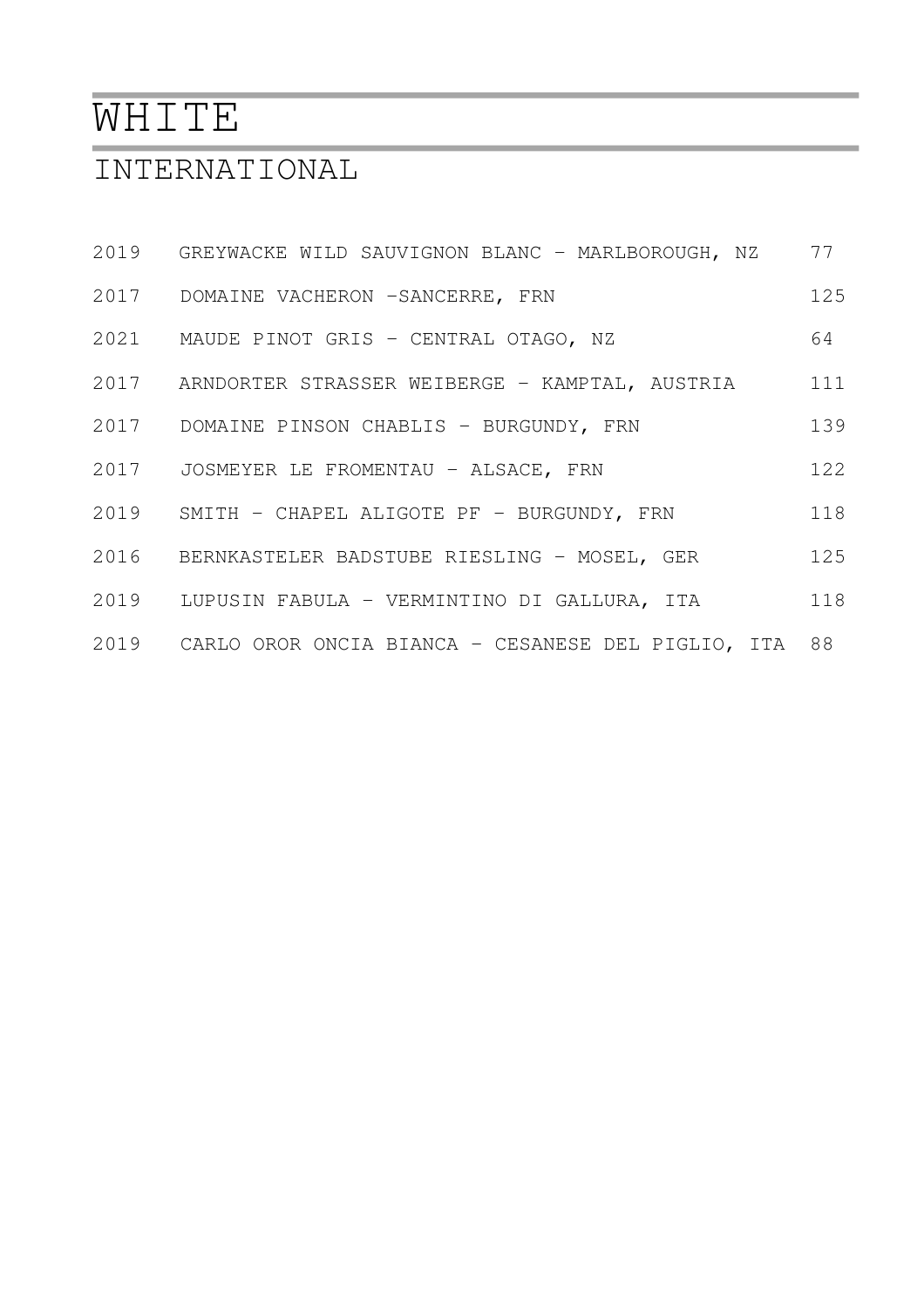# ROSE

# LOCAL / AUS / INTERNATIONAL

|      | 2021 NICK SPENCER ROSE - HILLTOPS, NSW           | 68  |
|------|--------------------------------------------------|-----|
| 2018 | FILIPPO MANETTI GEA - CAMPIUME, ITALY            | 95  |
| 2021 | CRAGGY RANGE ROSE - HAWKES BAY, NZ               | 75  |
|      | 2019 CASTAGNA ALLEGRO - BEECHWORTH, VIC          | 85  |
|      | 2020 KIR YIANNI L'ESPIRIT DU LAC - AMYNDEON, GRC | 105 |
|      | 2021 ATE ROSE - ADELAIDE, SA                     | 55  |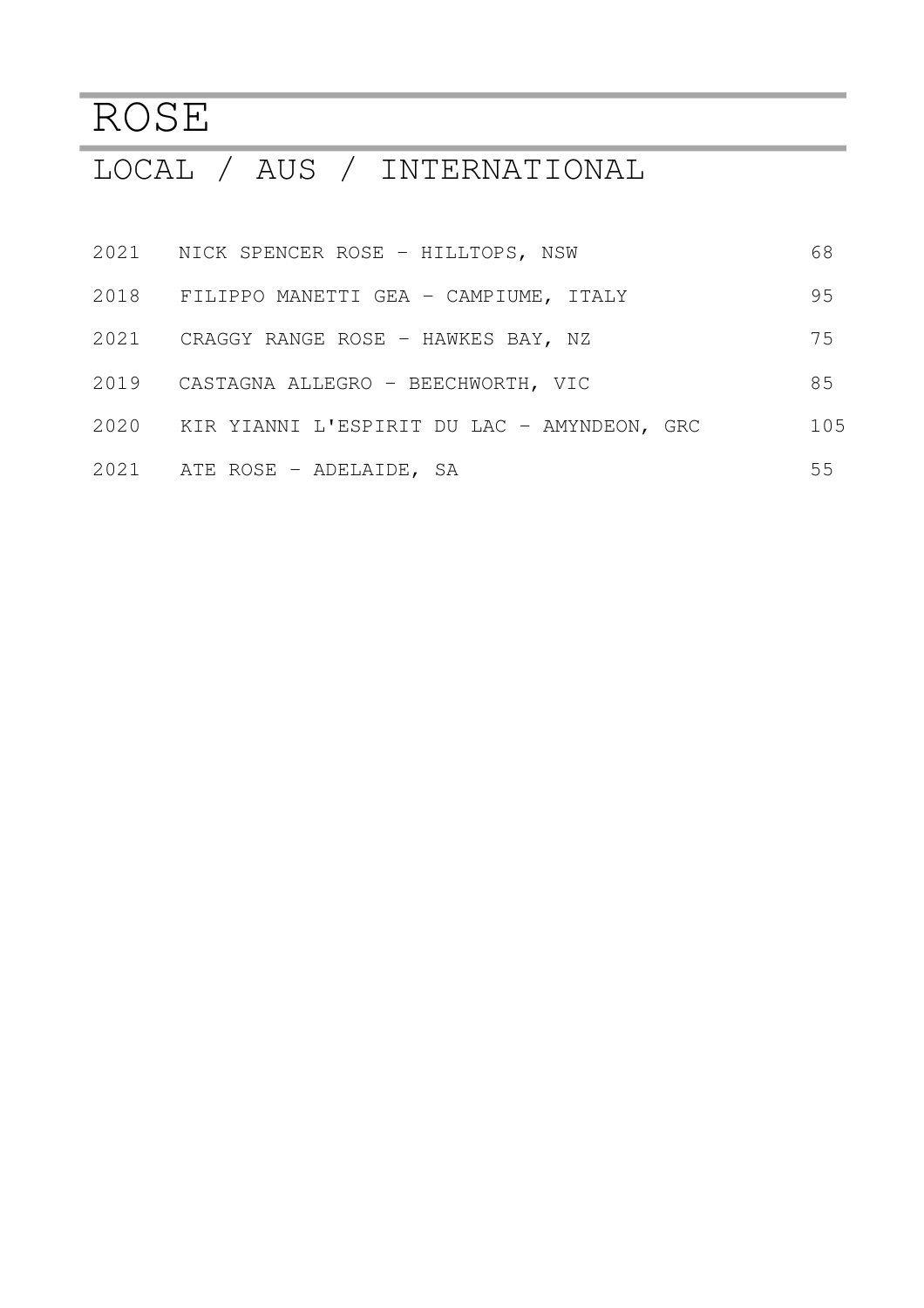# RED

# LOCAL / AUS

|      | 2021 EDEN ROAD PINOT NOIR - MURRUMBATEMAN, NSW              | 72  |
|------|-------------------------------------------------------------|-----|
|      | 2018 AMISFIELD PINOT NOIR - CENTRAL OTAGO, NZ               | 115 |
|      | 2017 PRESSING MATTERS PINOT NOIR - COAL RIVER, TAS          | 138 |
|      | 2021 MULLINE NOUVEAU PINOT NOIR - GEELONG, VIC              | 85  |
|      | 2019 LARK HILL SANGIOVESE - BUNGENDORE, NSW                 | 85  |
|      | 2020 SPINIFEX GARCON - BAROSSA, SA                          | 78  |
|      | 2018 NICK O'LEARY TEMPRANILLO - CANBERRA, ACT               | 88  |
|      | 2019 CAPITAL WINES TEMPRANILLO - CANBERRA, ACT              | 85  |
| 2021 | ATE SHIRAZ - ADELAIDE, SA                                   | 55  |
| 2019 | TORBRECK CUVEE JUVENILES - BAROSSA, SA                      | 86  |
| 2018 | TORBRECK THE DESCENDANT - BAROSSA, SA                       | 145 |
|      | 2021 COLLECTOR MARKED TREE SHIRAZ - COLLECTOR, NSW          | 88  |
|      | 2020 NICK SPENCER SHIRAZ PF - HILLTOPS, NSW                 | 72  |
| 2018 | PENLEY ESTATE TOLMER - COONAWARRA, SA                       | 75  |
|      | 2009 RESHCKE BOS - COONAWARRA, SA                           | 135 |
|      | 2017 WOODLANDS CAB, MERLOT, MALBEC - MARGARET RIVER, WA 145 |     |
|      | 2016 LARK HILL SCURO - BUNGENDORE, NSW                      | 98  |
|      | 2019 MCPHERSON THREE VINEYARDS SHIRAZ - NAGAMBIE, VIC       | 68  |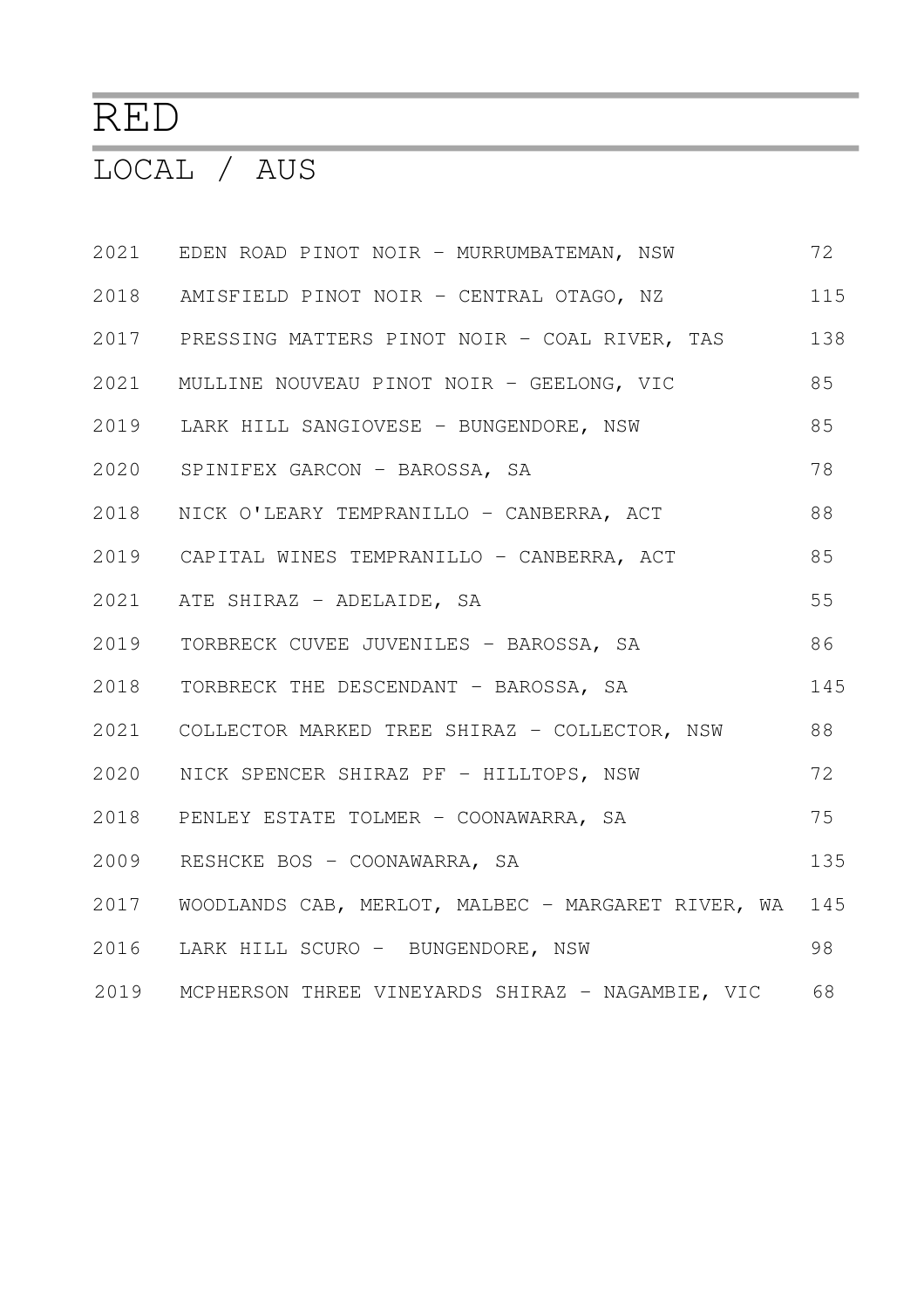# RED

### INTERNATIONAL

| 2020 JEAN PAUL DUBOST GAMAY - BEAUJOLAIS, FRN             | 92   |
|-----------------------------------------------------------|------|
| 2019 BABO CHIANTI SANGIOVESE - TUSCANY, ITALY             | 68   |
| 2018 MALENCHINI CHIANTI - TUSCANY, ITALY                  | 125  |
| 2018 JONC BLANC ROUGE - BERGERAC, FRN                     | 85   |
| 2016 ADALIA AMARONE DOC - VALPOLIICELLA, ITA              | 135  |
| 2020 CAVES DE DONNAS BARMET - ROME, ITA                   | 88   |
| 2018 DOMAINE DES BONNETIERES BEAUJOLAIS - BEAUJOLAIS, FRN | - 98 |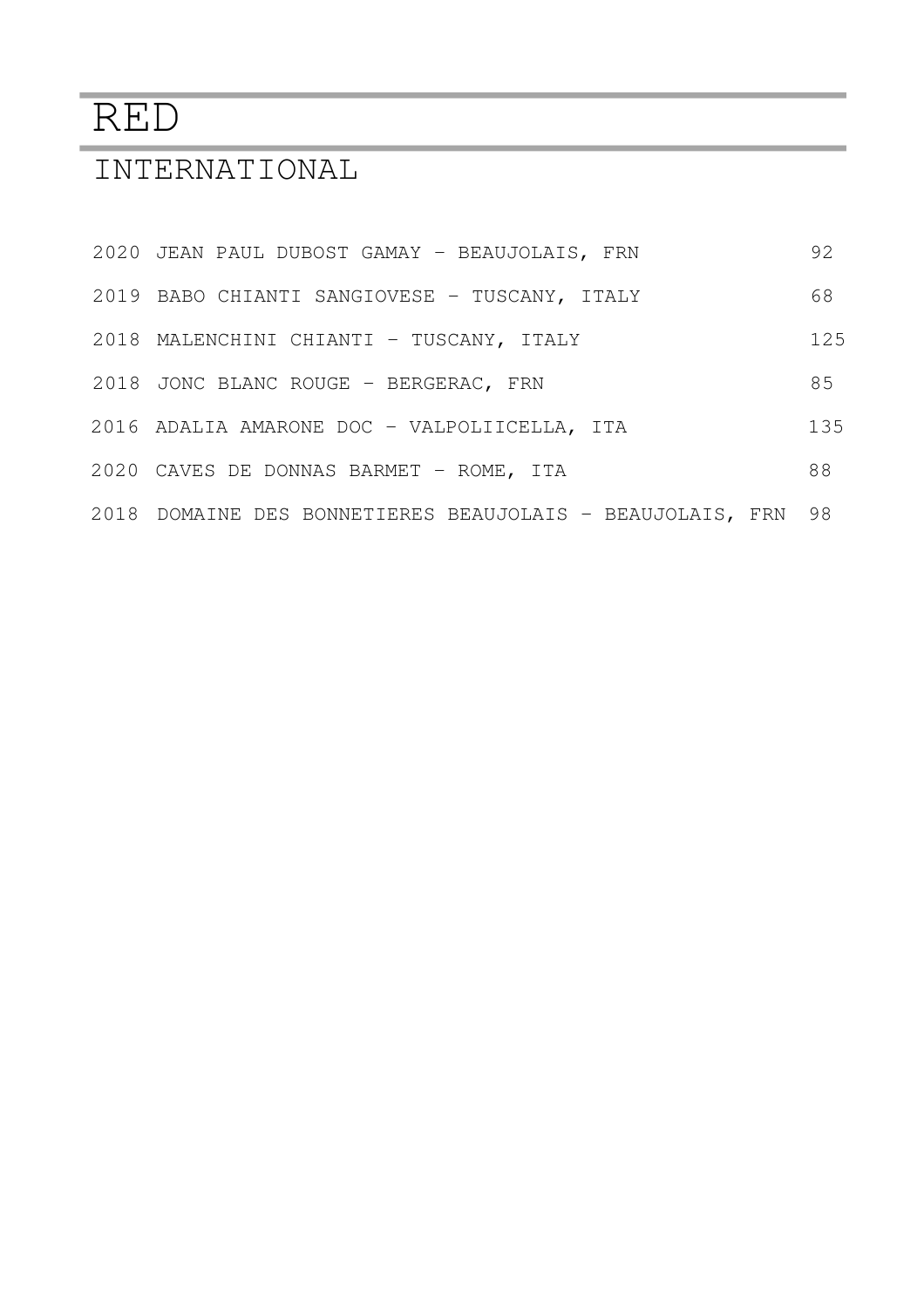# SWEET / BRANDY / SHERRY

#### SWEET

|  | NV CHAMBERS ROSEWOOD OLD VINE MUSCAT - RUTHERGLEN, VIC 15 / 65 |  |  |         |  |
|--|----------------------------------------------------------------|--|--|---------|--|
|  | 2016 FROGMORE CREEK ICED RIESLING - CAMBRIDGE, TAS             |  |  | 72      |  |
|  | 2017 PRIMO ESTATE JOSEPH BOTRYTIS - MCLAREN VALE, SA           |  |  | 18 / 79 |  |

### BRANDY / SHERRY

| DON ZOLIO OLOROSSO 12YR - CABA, ARG                               | 11 |
|-------------------------------------------------------------------|----|
| DON ZOLIO PEDRO XIMENEZ 12YR - CABA, ARG                          | 14 |
| DON GUIDO PEDRO XIMENEZ SOLERA 20YR - JEREZ, SPN                  | 25 |
| JOADJA DISTILLERY PEDRO XIMENEZ - JOADJA, NSW                     | 20 |
| JOADJA DISTILLERY BRANDY - JOADJA, NSW                            | 20 |
| FREDERIC MESTREAU NO 28 FINE CHAMPAGNE 25/50YR<br>- COGNAC, FRN   | 55 |
| JEAN FILLIOUX GRANDE CHAMPAGNE 'CIGAR CLUB' 35YR<br>- COGNAC, FRN | 65 |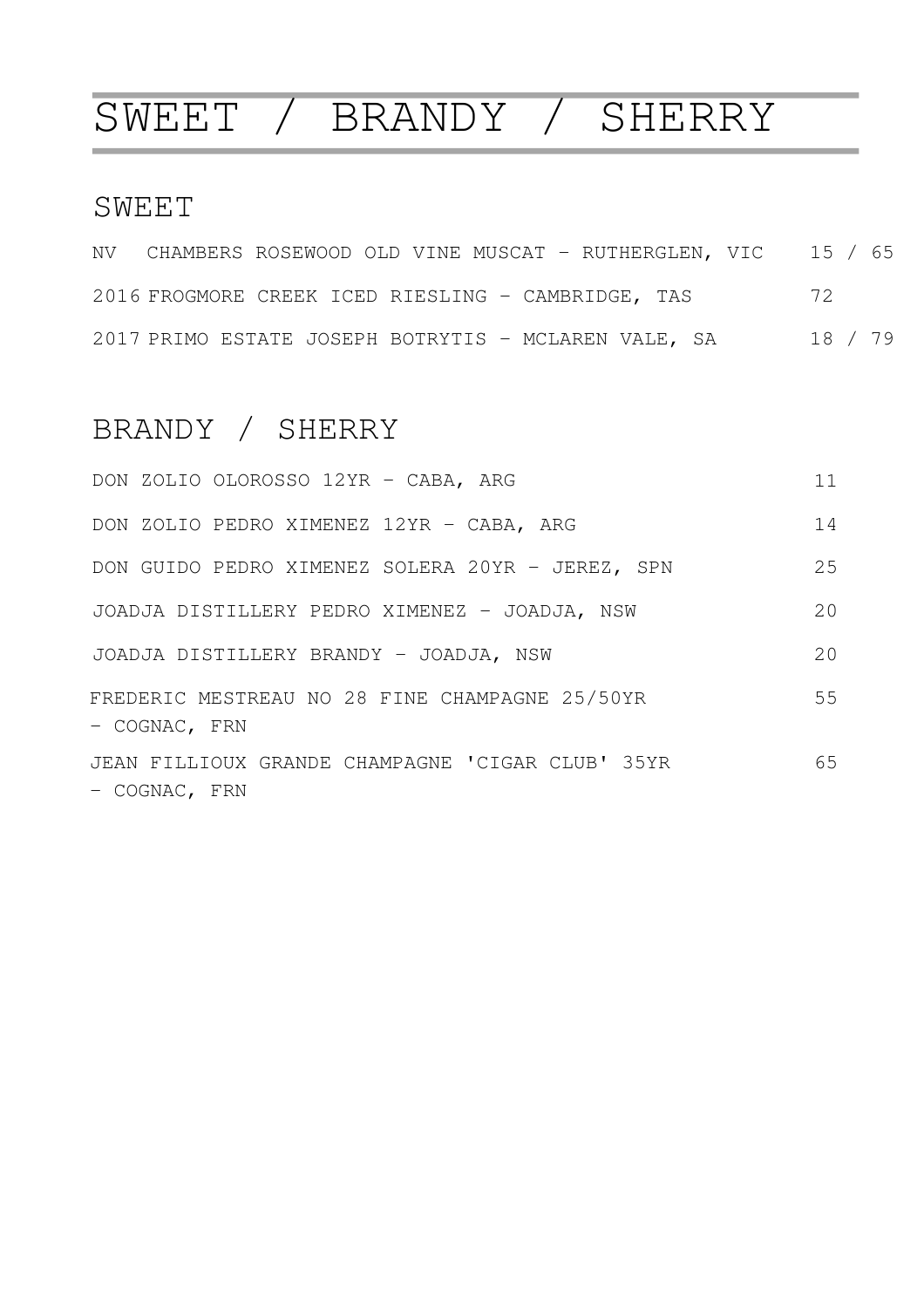# MONSTER'S RESERVE LIST

#### CHAMPAGNE AND SPARKLING

|    | NV BILLECART BRUT RESERVE ROSE - MAREUIL-SUR-AY, FRN    | 220 |
|----|---------------------------------------------------------|-----|
|    | 2009 BILLECART VINTAGE EXTRA BRUT - MAREUIL-SUR-AY, FRN | 390 |
|    | NV BILLECART BLANC DE BLANC GRAND - MAREUIL-SUR-AY, FRN | 250 |
| NV | BILLECART BRUT NATURE - MAREUIL-SUR-AY, FRN             | 180 |
| NV | BILLECART BRUT SOUS BOIS - MAREUIL-SUR-AY, FRN          | 200 |
|    |                                                         |     |

#### WHITE

|  |  | 2019 TOLPUDDLE CHARDONNAY - COAL RIVER, TAS |  |  |  |  |  |  |  |
|--|--|---------------------------------------------|--|--|--|--|--|--|--|
|--|--|---------------------------------------------|--|--|--|--|--|--|--|

#### RED

| 2019 CLONAKILLA SHIRAZ VIOGNIER - CANBERRA, ACT  | 220 |
|--------------------------------------------------|-----|
| 2015 LUIS SEABRA XISTO CRU - DOURO, POR          | 175 |
| 2017 ANTONIA MADEIRA A PALHEIRA TINTO - DAO, POS | 176 |
| 2017 MOSS WOOD PINOT NOIR - MARGARET RIVER, WA   | 181 |

#### MAGNUM

| 2007 CHASSAGNE MONTRACHET PREMIER CRU - COT ED'OR, FRN | 550 |
|--------------------------------------------------------|-----|
| 2014 WOODLANDS 'CHLOE' - MARGARET RIVER, WA            | 175 |
| 2016 SAINT ANDRIEU L'ORATOIRE - PROVENCE, FRN          | 180 |
| 2017 WOODLANDS 'CLEMENTINE' - MARGARET RIVER, WA       | 175 |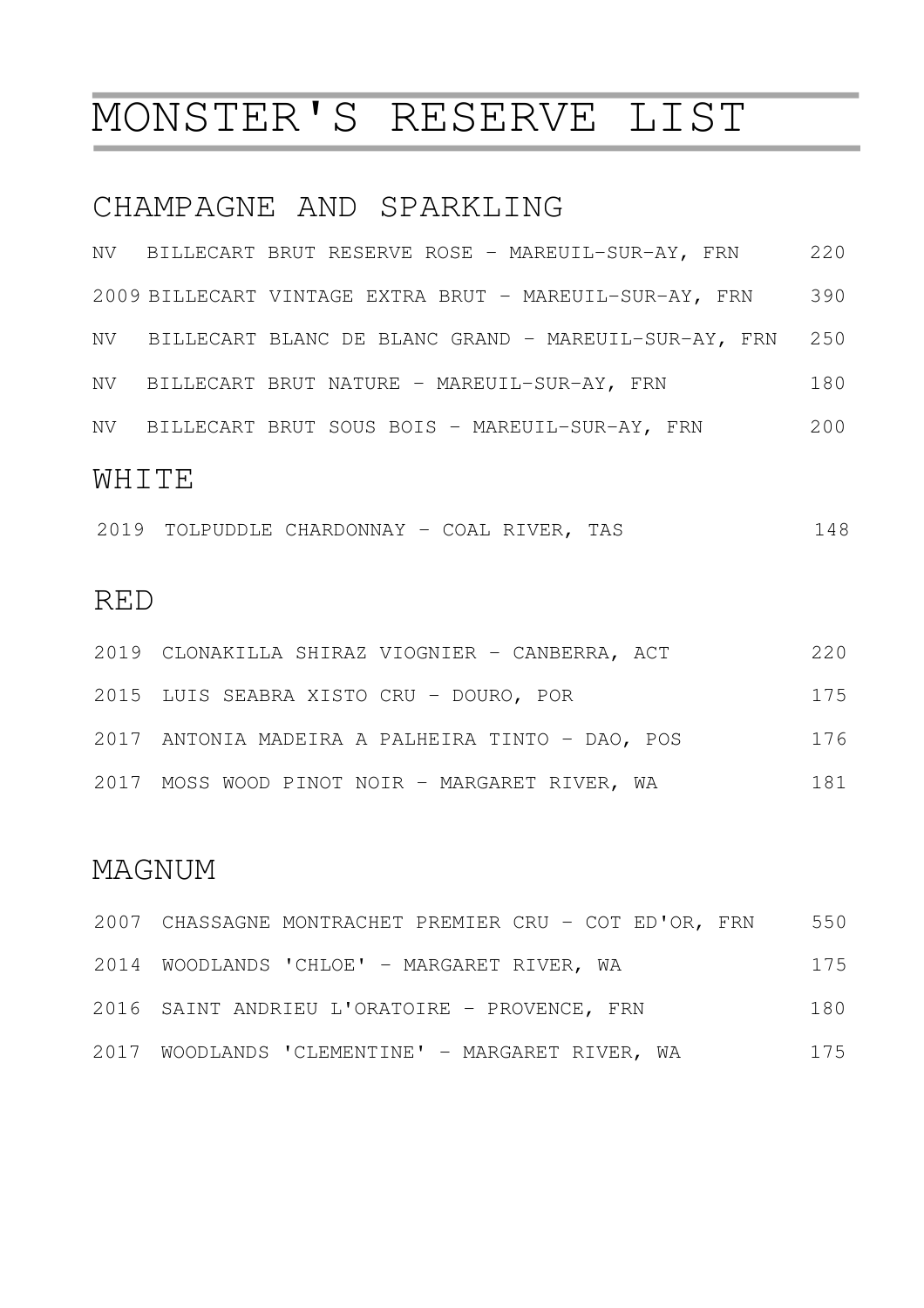# NON ALCOHOLIC BEVERAGE

### COLD

| HEAPS NORMAL QUIET XPA |                                                                |     |
|------------------------|----------------------------------------------------------------|-----|
|                        | SOFT DRINKS COKE, DIET COKE, LEMONADE, GINGER ALE, GINGER BEER | 5   |
| JUICES                 | APPLE, ORANGE, CRANBERRY, PINAPPLE                             | 5   |
| WATER                  | PUREZZA SPARKLING WATER                                        | dpp |

### HOT

| COFFEE | ST REMIO VIC<br>LARGE, SOY, ALMOND, DECAF, EXTRA SHOT                             | 4.5<br>0.5 |
|--------|-----------------------------------------------------------------------------------|------------|
| TEA    | TEA BY TEA DROP<br>ENG BREAKFAST, EARL GREY, PEPPERMINT, GREEN<br>CHAMOMILE, CHAI | h          |